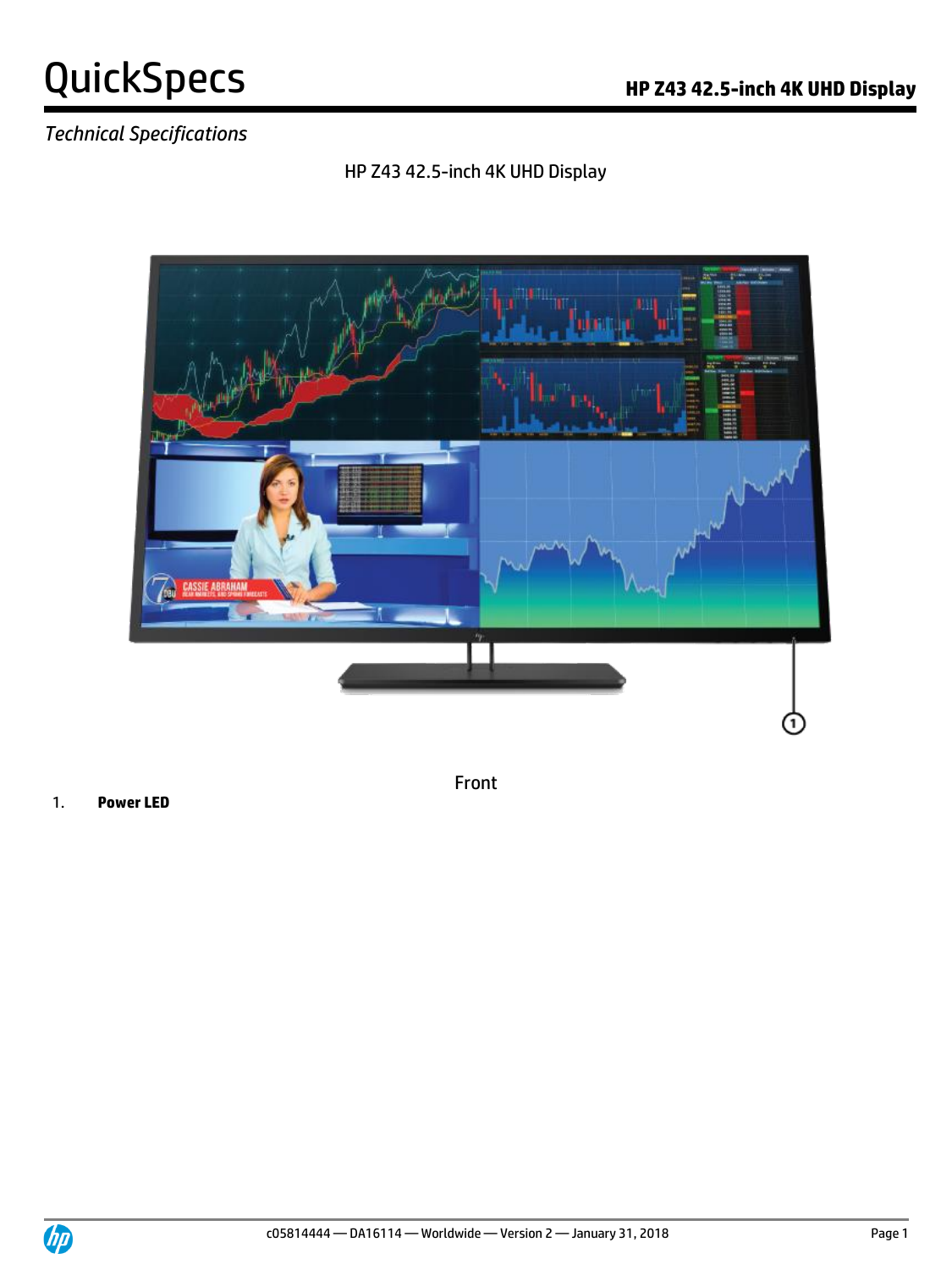#### *Technical Specifications*

#### HP Z43 42.5-inch 4K UHD Display



- **5.** OSD Button (Menu) **11.** DisplayPort<br> **12.** USB-C™ 3.1
- **6.** Power Switch **12.**
- -

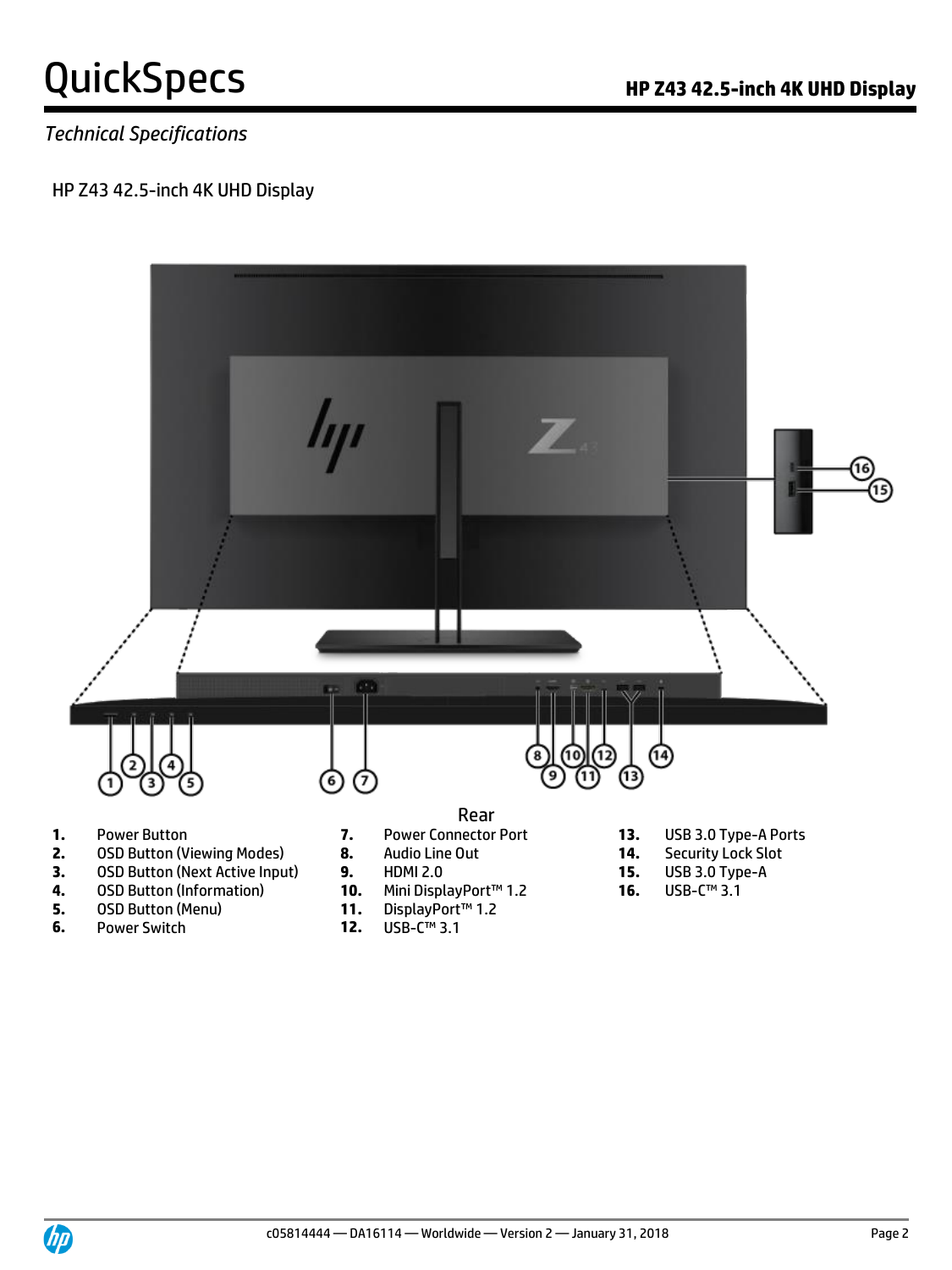#### *Technical Specifications*

#### **Models:** 1AA85A4

| <b>Panel Specifications*</b> | <b>Display Size (Diagonal)</b>                                                     | $42.5$ -in                                                                                                  |
|------------------------------|------------------------------------------------------------------------------------|-------------------------------------------------------------------------------------------------------------|
|                              | <b>Display Panel Type</b>                                                          | <b>IPS</b>                                                                                                  |
|                              | <b>Native Resolution/Timing</b>                                                    | 3840×2160@60Hz                                                                                              |
|                              | NOTE: DisplayPort 1.2 or HDMI 2.0 required to drive panel at its native resolution |                                                                                                             |
|                              | <b>Panel Bit Depth</b>                                                             | True 10-bit                                                                                                 |
|                              | <b>Aspect Ratio</b>                                                                | 16:9                                                                                                        |
|                              | <b>Brightness - Typical</b>                                                        | 350 cd/m <sup>2</sup>                                                                                       |
|                              | <b>Static Contrast Ratio - Typical</b>                                             | 1000:1                                                                                                      |
|                              | <b>Static Contrast Ratio - Minimum</b>                                             | 700:1                                                                                                       |
|                              | <b>Dynamic Contrast Ratio (DCR)</b>                                                | 5,000,000:1                                                                                                 |
|                              | <b>Pixel Pitch</b>                                                                 | $0.2451 \times 0.2451$ mm                                                                                   |
|                              | <b>Pixels Per Inch (PPI)</b>                                                       | 104                                                                                                         |
|                              | <b>Backlight Lamp Life (to half brightness -</b>                                   |                                                                                                             |
|                              | in hours)                                                                          | 30k minimum                                                                                                 |
|                              | <b>Anti-Glare Panel</b>                                                            | Yes                                                                                                         |
|                              | <b>Response Time - Typical</b>                                                     | 5ms ("gray to gray")                                                                                        |
|                              |                                                                                    | <b>NOTE:</b> Product default is 8ms response time and can be adjusted to as low as 5ms in the display menu. |
|                              | <b>Horizontal Viewing Angle</b>                                                    |                                                                                                             |
|                              | (typical CR>10)                                                                    | $178^\circ$                                                                                                 |
|                              | <b>Vertical Viewing Angle (typical CR&gt;10)</b>                                   | $178^\circ$                                                                                                 |
|                              | Panel Active Area (w x h)                                                          | 941.184 x 529.416 mm (37.05 x 20.84 in)                                                                     |
|                              | <b>Preset Graphic Modes/Supported</b>                                              | 640 x 480@60Hz                                                                                              |
|                              | <b>Resolutions</b>                                                                 | 720 x 400@70Hz                                                                                              |
|                              |                                                                                    | 800 x 600@60Hz                                                                                              |
|                              |                                                                                    | 720 x 480@60HZ                                                                                              |
|                              |                                                                                    | 1280 x 720@60HZ                                                                                             |
|                              |                                                                                    | 1280 x 800@60HZ                                                                                             |
|                              |                                                                                    | 1280 x 1024@60HZ                                                                                            |
|                              |                                                                                    | 1600 x 900@60HZ                                                                                             |
|                              |                                                                                    | 1600 x 1200 @60HZ                                                                                           |
|                              |                                                                                    |                                                                                                             |
|                              |                                                                                    | 1680 x 1050@60HZ<br>1920 x 1080@60HZ                                                                        |
|                              |                                                                                    |                                                                                                             |
|                              |                                                                                    | 1920 x 1200@60HZ                                                                                            |
|                              |                                                                                    | 2560 x 1440@60HZ                                                                                            |
|                              |                                                                                    | 3840 x 2160@30HZ                                                                                            |
|                              | <b>Maximum Resolution</b><br><b>Recommended Resolution</b>                         | 3840×2160@60Hz                                                                                              |
|                              | <b>Vertical Scan Range</b>                                                         | 3840×2160 @ 60 Hz                                                                                           |
|                              | <b>Horizontal Scan Range</b>                                                       | 47-63Hz                                                                                                     |
|                              |                                                                                    | 121.8-140 kHz                                                                                               |
|                              | <b>Maximum Pixel Clock Speed</b><br><b>Default Color Temperature</b>               | 78MHz                                                                                                       |
|                              |                                                                                    | Standard (10000K)                                                                                           |
|                              |                                                                                    | *All performance specifications represent the typical specifications provided by HP's component             |
|                              | manufacturers; actual performance may vary either higher or lower.                 |                                                                                                             |
| <b>Color Gamut Coverage</b>  | <b>NTSC</b>                                                                        | 72%                                                                                                         |
|                              | <b>sRGB</b>                                                                        | 96%                                                                                                         |
|                              |                                                                                    |                                                                                                             |
| <b>Color Management</b>      | <b>Factory Color Calibrated</b>                                                    | Yes                                                                                                         |
|                              | <b>Factory Color Presets</b>                                                       | Calibrated (D93), Neutral (D65)                                                                             |
|                              | <b>Default Color Temperature</b>                                                   | D93                                                                                                         |
|                              | <b>Low Blue Light Modes</b>                                                        | Yes                                                                                                         |

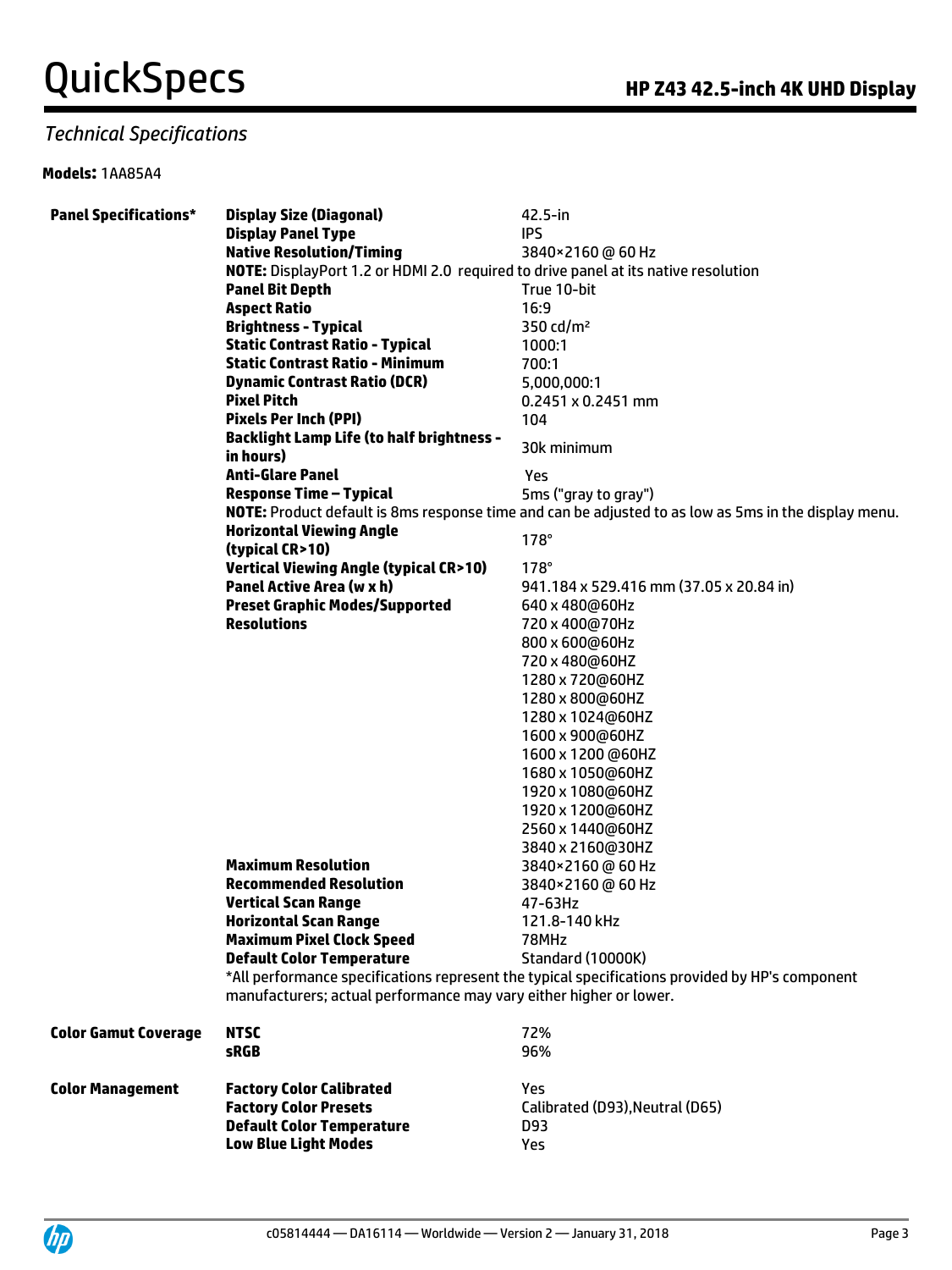| <b>Monitor Specifications</b> | <b>Exterior Color of Monitor Bezel and</b><br><b>Stand</b> | <b>Black Pearl</b>                                          |
|-------------------------------|------------------------------------------------------------|-------------------------------------------------------------|
|                               | Plug & Play                                                | Yes                                                         |
|                               | Tilt                                                       | Yes, -5° to +10°                                            |
|                               | <b>Swivel</b>                                              | Yes, 20°(+/-10°)                                            |
|                               | <b>Pivot</b>                                               | No                                                          |
|                               | <b>Height Adjustment Range</b>                             | No                                                          |
|                               | <b>VESA Mounting</b>                                       | Yes, both 200 mm and 100 mm with included bracket           |
|                               | <b>Security Lock Ready</b>                                 | Yes                                                         |
|                               | <b>Detachable Base</b>                                     | Yes, ships detached                                         |
|                               | <b>Warranty</b>                                            | 3/3/0                                                       |
|                               | <b>Zero Bright Dot Warranty</b>                            | Yes                                                         |
|                               |                                                            |                                                             |
| On Screen Display             |                                                            | Luminance                                                   |
| (OSD)                         |                                                            | <b>Color Control</b>                                        |
|                               |                                                            | <b>Input Control</b>                                        |
|                               |                                                            | <b>Image Control</b>                                        |
|                               |                                                            | <b>PIP Control</b>                                          |
|                               | On Screen Display User Controls                            | <b>Power Control</b>                                        |
|                               |                                                            | <b>Menu Control</b>                                         |
|                               |                                                            | Management                                                  |
|                               |                                                            | Language                                                    |
|                               |                                                            | Information                                                 |
|                               | <b>User Programmable Modes</b>                             | <b>Yes, 20</b>                                              |
|                               |                                                            | Menu, Information, Next Active Input, viewing modes,        |
|                               | <b>Monitor Control Buttons or Switches</b>                 | Power                                                       |
|                               | <b>User-Assignable Function Buttons</b>                    | Yes, 3 (9 options)                                          |
|                               | <b>Languages</b>                                           | 10 (English, Spanish, German, French, Italian, Netherlands, |
|                               |                                                            | Portuguese, Japanese, T-Chinese and S-Chinese)              |
|                               |                                                            |                                                             |
| <b>Connector Types</b>        | DisplayPort™                                               | (1) DisplayPort™ 1.2                                        |
|                               | Mini-DisplayPort™                                          | (1) Mini DisplayPort™ 1.2                                   |
|                               | <b>HDMI</b>                                                | $(1)$ HDMI 2.0                                              |
|                               | <b>USB Type-C™</b>                                         | (1) USB 3.1, Gen1                                           |
|                               | <b>HDCP</b> support                                        | Yes HDCP 2.2, (DisplayPort and HDMI)                        |
|                               | <b>Audio Output</b>                                        | (1) Analog                                                  |
|                               |                                                            |                                                             |
| <b>USB Port</b>               | <b>USB Version</b>                                         | 3.0                                                         |
| <b>Specifications</b>         | <b>USB Hub</b>                                             | Yes                                                         |
|                               | <b>Downstream Ports</b>                                    | 4 Ports                                                     |
|                               | <b>Upstream Ports</b>                                      | 1 Port                                                      |
|                               |                                                            |                                                             |
|                               | <b>Fast Charging USB Ports</b>                             | 3 Ports                                                     |
|                               |                                                            | 7.5W                                                        |
|                               | <b>Power Output Maximum</b>                                | 4.5W                                                        |
|                               |                                                            | 7.5W                                                        |
|                               |                                                            | <b>15W</b>                                                  |
| <b>USB-Type C™ Port</b>       | <b>USB-Type C™ Version</b>                                 | USB 3.1 Gen1 / 5G bps                                       |
| <b>Specifications</b>         | <b>USB-Type C™ Hub</b>                                     | Yes                                                         |
|                               | <b>Upstream</b>                                            | Rear: 1 Port                                                |
|                               | <b>Downstream</b>                                          | Side: 1 Port                                                |
|                               | <b>Video Support</b>                                       | Rear: USB-C™ Alt mode - DisplayPort™ 1.2                    |
|                               |                                                            | 5V/3A                                                       |
|                               | <b>Power Output</b>                                        | 9V/3A                                                       |
|                               |                                                            |                                                             |

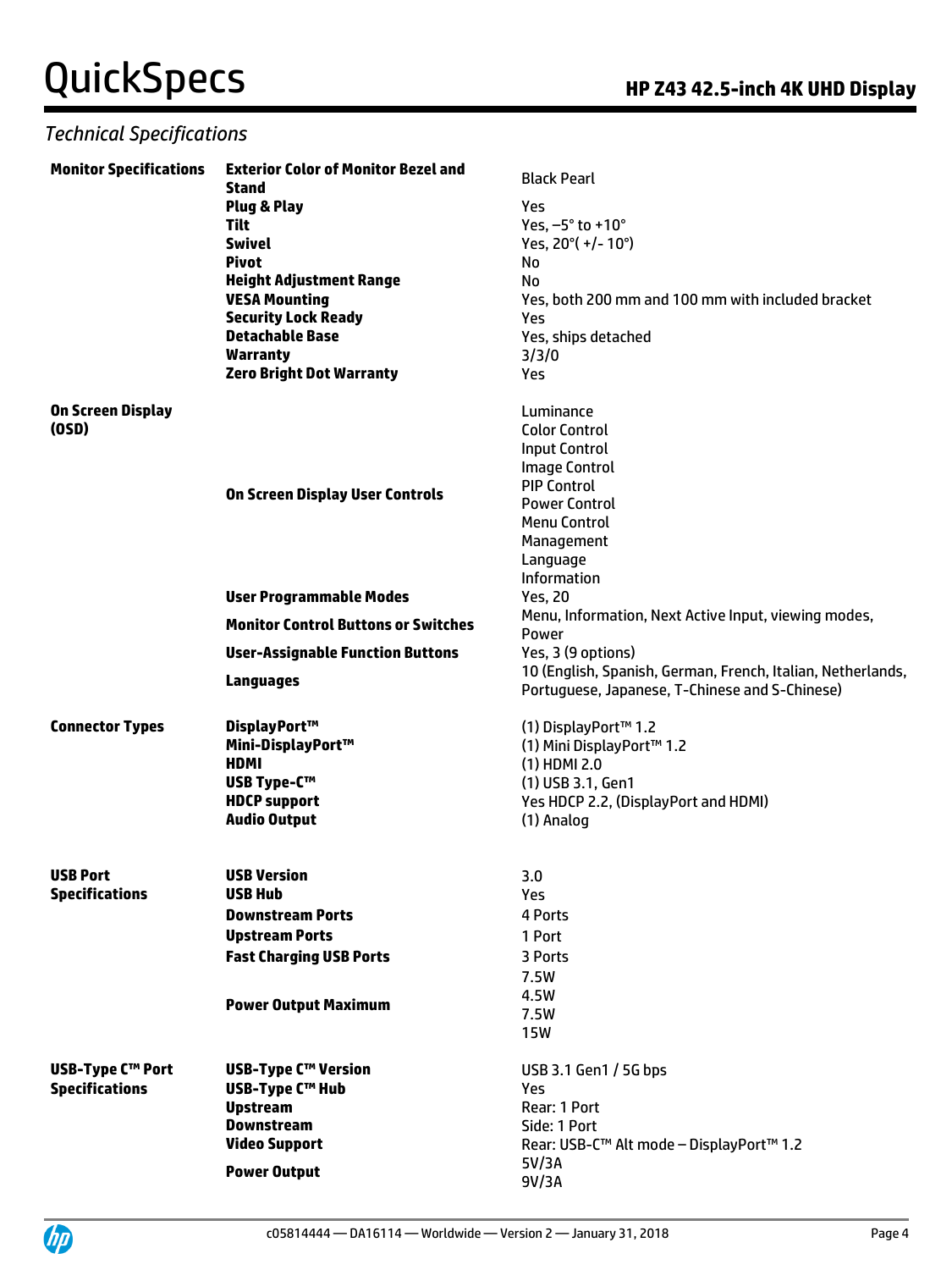|                                                      |                                                           | 10V/5A<br>12V/5A                                                                                      |
|------------------------------------------------------|-----------------------------------------------------------|-------------------------------------------------------------------------------------------------------|
|                                                      |                                                           | 15V/4.33A                                                                                             |
|                                                      |                                                           | 20V/3.25A                                                                                             |
|                                                      | <b>Power Output Maximum</b>                               | Rear: 65W Max                                                                                         |
|                                                      |                                                           | Side: 15W Max                                                                                         |
| <b>Special Features</b>                              | Picture-in-Picture, Picture-by-Picture                    | Yes                                                                                                   |
| <b>Power &amp; Operating</b>                         | <b>Power Supply</b>                                       | <b>Internal</b>                                                                                       |
| <b>Specs</b>                                         | <b>Power Source</b><br><b>Power Consumption - Maximum</b> | 90~265 Vac. 45~63 Hz<br>205W                                                                          |
|                                                      | <b>Energy Saving/Standby Mode</b>                         | 0.5W                                                                                                  |
|                                                      | <b>Power Consumption - Typical</b>                        | 95W                                                                                                   |
|                                                      | Power cable length                                        | 1.9 <sub>m</sub>                                                                                      |
| <b>ENERGY STAR<sup>®</sup> Data</b>                  | <b>Operational Mode at 230 VAC</b>                        | 41.4W                                                                                                 |
| <b>EU Energy Efficiency</b><br><b>Class (EC1062)</b> | <b>On-mode Power Consumption (EC</b><br>1062/2010)        | 71W                                                                                                   |
|                                                      | <b>Annual Power Consumption (EC</b><br>1062/2010)         | 104 kWh                                                                                               |
|                                                      | Energy Efficiency Class (EC 1062/2010)                    | в                                                                                                     |
|                                                      | <b>Visible Screen Size</b>                                | 42.5 in / 108 cm diagonal                                                                             |
| <b>Operating Conditions</b>                          | <b>Operating Temperature - Celsius</b>                    | $(S^\circ - 35^\circ C)$                                                                              |
|                                                      | <b>Operating Temperature - Fahrenheit</b>                 | $(41^{\circ} - 95^{\circ}F)$                                                                          |
|                                                      | <b>Non-operating Temperature - Celsius</b>                | $-20^{\circ} - 60^{\circ}$ C                                                                          |
|                                                      | <b>Non-operating Temperature -</b><br><b>Fahrenheit</b>   | $29^{\circ} - 140^{\circ}$ F                                                                          |
|                                                      | <b>Operating Humidity</b>                                 | 20 - 80% Relative Humidity (non-condensing)                                                           |
|                                                      | <b>Non-operating Humidity</b>                             | $5 - 95%$                                                                                             |
|                                                      | <b>Operating Altitude</b>                                 | $0 - 5,000$ m (16,400 ft.)                                                                            |
|                                                      | <b>Non-operating Altitude</b>                             | $0 - 12.192$ m (40,000 ft.)                                                                           |
| <b>Environmental</b>                                 | <b>Mercury-free LED display backlights</b>                | Yes                                                                                                   |
| <b>Features and</b>                                  | <b>Arsenic-Free Display Glass</b>                         | Yes                                                                                                   |
| <b>Certifications</b>                                | <b>Low Halogen</b>                                        | Yes                                                                                                   |
|                                                      |                                                           | NOTE: External power supplies, power cords, cables and peripherals are not Low Halogen. Service parts |
|                                                      | obtained after purchase may not be Low Halogen.           | CE,CB,KC/KCC/PSB/ICE/TUV-S/ISO 9241-307/                                                              |
|                                                      | <b>Agency Approvals and Certifications</b>                | EAC/UL/PSB/ISC/CCC/CEL/CECP/SEPA/Edge/ISC/VCCI/FCC/B<br>SMI/WEEE                                      |
|                                                      | <b>Microsoft WHQL Certification</b>                       | Win 10, Win 8, Win 8.1, Win 7                                                                         |
|                                                      | <b>China Energy Label</b>                                 | CEL Grade 1                                                                                           |
|                                                      | <b>SmartWay Transport Partnership - NA</b><br>only        | Yes (NA SKU)                                                                                          |
|                                                      |                                                           |                                                                                                       |
| <b>Contains Recycled</b><br><b>Plastic</b>           | <b>Back Cover</b>                                         | Yes                                                                                                   |
|                                                      | <b>Base/Stand</b>                                         | Yes                                                                                                   |
|                                                      | <b>Other Parts</b>                                        | <b>Yes</b>                                                                                            |
|                                                      | <b>Recyclable Plastics</b>                                | Yes                                                                                                   |
|                                                      | <b>Recyclable Packaging (Box, packing</b><br>materials)   | Yes, except EPS                                                                                       |
|                                                      |                                                           |                                                                                                       |

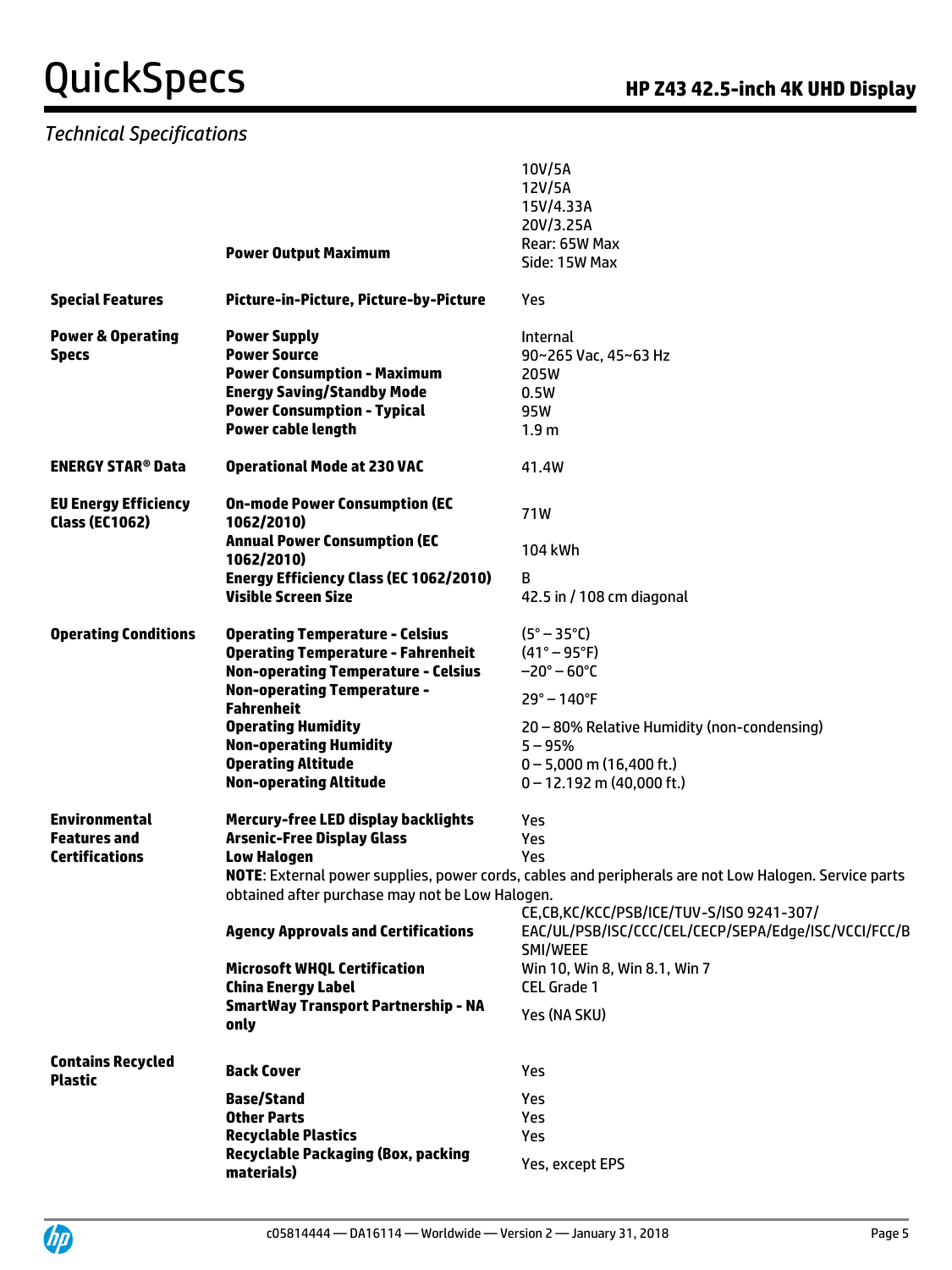|                                                      |                                                                                                                                                                                                                                                                                                 | Metric                                                                                                                                                                                                                                              | Imperial                          |  |
|------------------------------------------------------|-------------------------------------------------------------------------------------------------------------------------------------------------------------------------------------------------------------------------------------------------------------------------------------------------|-----------------------------------------------------------------------------------------------------------------------------------------------------------------------------------------------------------------------------------------------------|-----------------------------------|--|
| <b>Unit Product/Package</b><br><b>Specifications</b> | <b>Unpacked with stand (highest setting)</b><br>Product Dimensions (W x D x H)<br><b>Head Only</b><br>Product Dimensions (W x D x H)<br><b>Base Area Footprint</b><br>Product Dimensions (W x D x H)<br><b>Packaged</b><br>Packaged Dimensions (W x D x H)<br><b>Plastic Bezel Measurements</b> | 97,21 x 24 x 61,9 cm                                                                                                                                                                                                                                | 38.27 x 9.44 x 24.37 in           |  |
|                                                      |                                                                                                                                                                                                                                                                                                 | 97,21 x 12,28 x 56,59 cm                                                                                                                                                                                                                            | 38.27 x 4.83 x 22.28 in           |  |
|                                                      |                                                                                                                                                                                                                                                                                                 | 399,99 x 239,99 mm                                                                                                                                                                                                                                  | $9.33 \times 0.43 \times 8.07$ in |  |
|                                                      |                                                                                                                                                                                                                                                                                                 | 112 x 70 x 36 cm                                                                                                                                                                                                                                    | 44.09 x 27.56 x 14.17 in          |  |
|                                                      |                                                                                                                                                                                                                                                                                                 | Top 14,42 mm                                                                                                                                                                                                                                        | Top 0.567 in                      |  |
|                                                      |                                                                                                                                                                                                                                                                                                 | Side 14,43 mm                                                                                                                                                                                                                                       | Side 0.567 in                     |  |
|                                                      |                                                                                                                                                                                                                                                                                                 | <b>Bottom 20,02 mm</b>                                                                                                                                                                                                                              | Bottom 0.788 in                   |  |
|                                                      | <b>Product Weight, Packed</b>                                                                                                                                                                                                                                                                   | 23,47 kg                                                                                                                                                                                                                                            | 51.7 lb                           |  |
|                                                      | <b>Product Weight, Unpacked</b>                                                                                                                                                                                                                                                                 | 16,95 kg                                                                                                                                                                                                                                            | 37.38 lb                          |  |
|                                                      | <b>Product Weight, Head Only</b>                                                                                                                                                                                                                                                                | 12,45 kg                                                                                                                                                                                                                                            | 27.45 lb                          |  |
| <b>Pallet Information</b>                            | <b>Pallet Dimensions (L x W x H mm)</b>                                                                                                                                                                                                                                                         | 735 x 1150 x 120 mm                                                                                                                                                                                                                                 |                                   |  |
|                                                      | <b>Pallet Dimensions (L x W x H inch)</b>                                                                                                                                                                                                                                                       | 28.93 x 45.27 x 4.72 in                                                                                                                                                                                                                             |                                   |  |
|                                                      | Pallet Total Weight (including units) kg                                                                                                                                                                                                                                                        | 156,32 kg                                                                                                                                                                                                                                           |                                   |  |
|                                                      | <b>Pallet Total Weight (including units) lbs</b>                                                                                                                                                                                                                                                | 344.32 lbs                                                                                                                                                                                                                                          |                                   |  |
|                                                      | <b>Pallet Layers</b>                                                                                                                                                                                                                                                                            | 3                                                                                                                                                                                                                                                   |                                   |  |
|                                                      | <b>Pallet Product per Layer</b>                                                                                                                                                                                                                                                                 | $\overline{\mathsf{c}}$                                                                                                                                                                                                                             |                                   |  |
|                                                      | <b>Total Products per Pallet</b>                                                                                                                                                                                                                                                                | 6                                                                                                                                                                                                                                                   |                                   |  |
|                                                      | <b>Container Load, 20-Foot</b>                                                                                                                                                                                                                                                                  | 96 units                                                                                                                                                                                                                                            |                                   |  |
|                                                      | <b>Container Load, 40-Foot</b>                                                                                                                                                                                                                                                                  | 192 units                                                                                                                                                                                                                                           |                                   |  |
|                                                      | <b>Container Load, 40-Foot HighQ</b>                                                                                                                                                                                                                                                            | 192 units                                                                                                                                                                                                                                           |                                   |  |
| <b>What's in the box?</b>                            | <b>Monitor</b>                                                                                                                                                                                                                                                                                  | HP Z43 42.5-inch 4K UHD Display                                                                                                                                                                                                                     |                                   |  |
|                                                      | <b>Software included</b>                                                                                                                                                                                                                                                                        | <b>HP Display Assistant</b>                                                                                                                                                                                                                         |                                   |  |
|                                                      | <b>VESA Mounting Bracket</b>                                                                                                                                                                                                                                                                    | Yes                                                                                                                                                                                                                                                 |                                   |  |
|                                                      |                                                                                                                                                                                                                                                                                                 | Metric                                                                                                                                                                                                                                              | Imperial                          |  |
| <b>Accessories Included</b>                          | <b>AC Power Cord</b>                                                                                                                                                                                                                                                                            | 1,9m                                                                                                                                                                                                                                                | $6.2$ ft                          |  |
|                                                      | DisplayPort™ 1.2 Cable                                                                                                                                                                                                                                                                          | 1,8m                                                                                                                                                                                                                                                | 5.9 <sub>ft</sub>                 |  |
|                                                      | USB-C™ to USB Type-A Cable                                                                                                                                                                                                                                                                      | 1,8m                                                                                                                                                                                                                                                | 5.9 <sub>ft</sub>                 |  |
| <b>Other</b>                                         | <b>User Guide Languages</b>                                                                                                                                                                                                                                                                     | English, Arabic, S. Chinese, T. Chinese, Czech, Danish,<br>Dutch, Finnish, French, German, Greek, Hungarian, Italian,<br>Japanese, Kazakh, Korean, Norwegian, Polish, Brazilian<br>Portuguese, Russian, Slovenian, Spanish, Swedish and<br>Turkish. |                                   |  |
|                                                      | <b>Warranty Languages</b>                                                                                                                                                                                                                                                                       | English, Arabic, S. Chinese, T. Chinese, Czech, Danish,<br>Dutch, Finnish, French, German, Greek, Hungarian, Italian,<br>Japanese, Kazakh, Korean, Norwegian, Polish, Brazilian<br>Portuguese, Russian, Slovenian, Spanish, Swedish and<br>Turkish. |                                   |  |
| <b>Service and Warranty</b>                          | Protected by HP, including a 3-year standard limited warranty. Optional HP Care Pack Services are                                                                                                                                                                                               |                                                                                                                                                                                                                                                     |                                   |  |
|                                                      | extended service contracts that extend your protection beyond the standard warranties. <sup>1</sup>                                                                                                                                                                                             |                                                                                                                                                                                                                                                     |                                   |  |

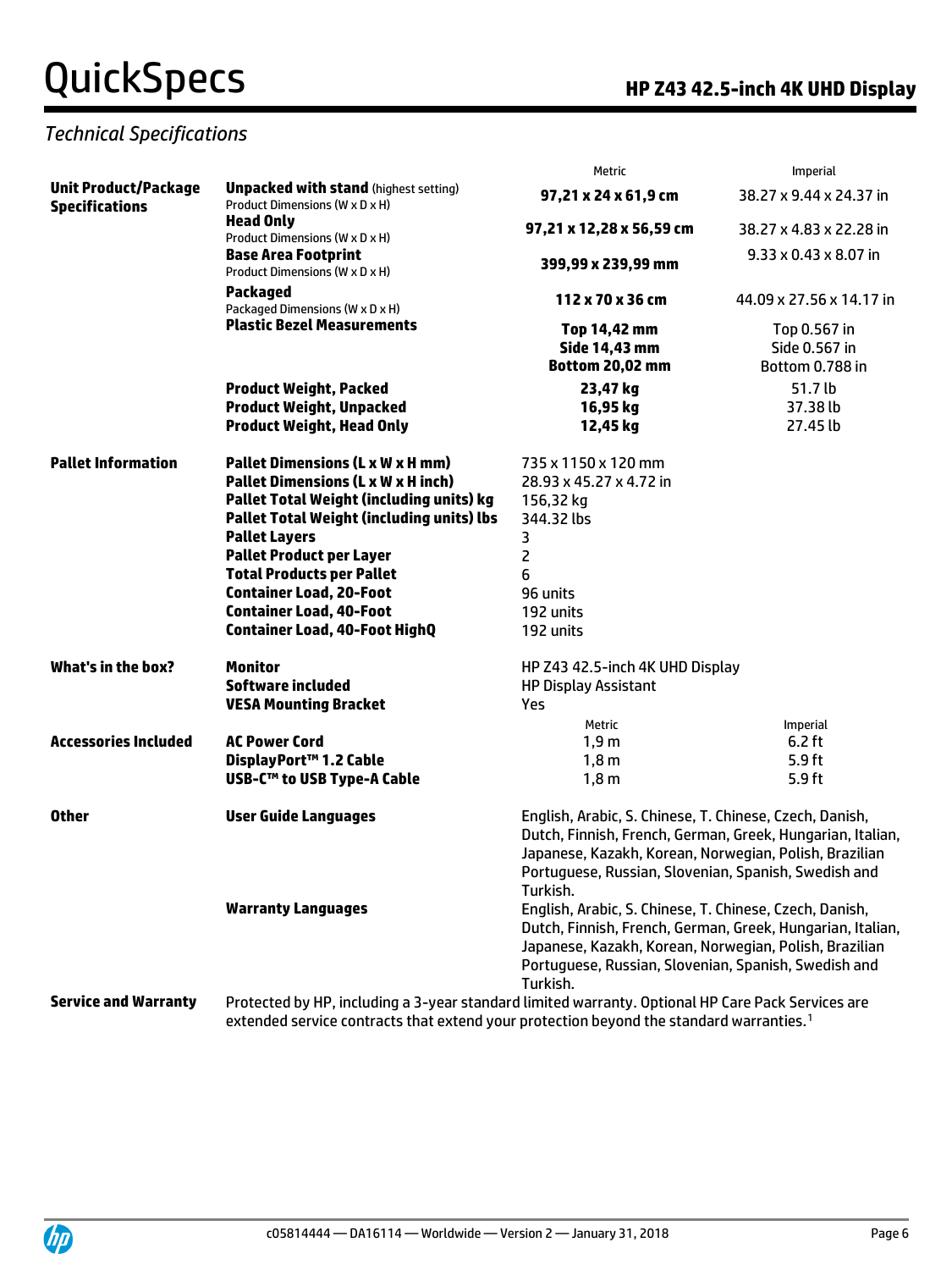#### *Technical Specifications*

Copyright © 2018 HP Development Company, L.P.

The information contained herein is subject to change without notice. The only warranties for HP products are set forth in the express limited warranty statements accompanying such products. Nothing herein should be construed as constituting an additional warranty. HP shall not be liable for technical or editorial errors or omissions contained herein.

DisplayPort™ and the DisplayPort™ logo are trademarks owned by the Video Electronics Standards Association (VESA®) in the United States and other countries.

USB Type-C™ and USB-C™ are trademarks of USB Implementers Forum.

ENERGY STAR® is a registered trademark owned by the U.S. Environmental Protection Agency.

1. Care Packs are optional. Service levels and response times for HP Care Pack Services may vary depending on your geographic location. Service starts from date of hardware purchase. Restrictions and limitations apply. See http://www.hp.com/qo/cpc for details.